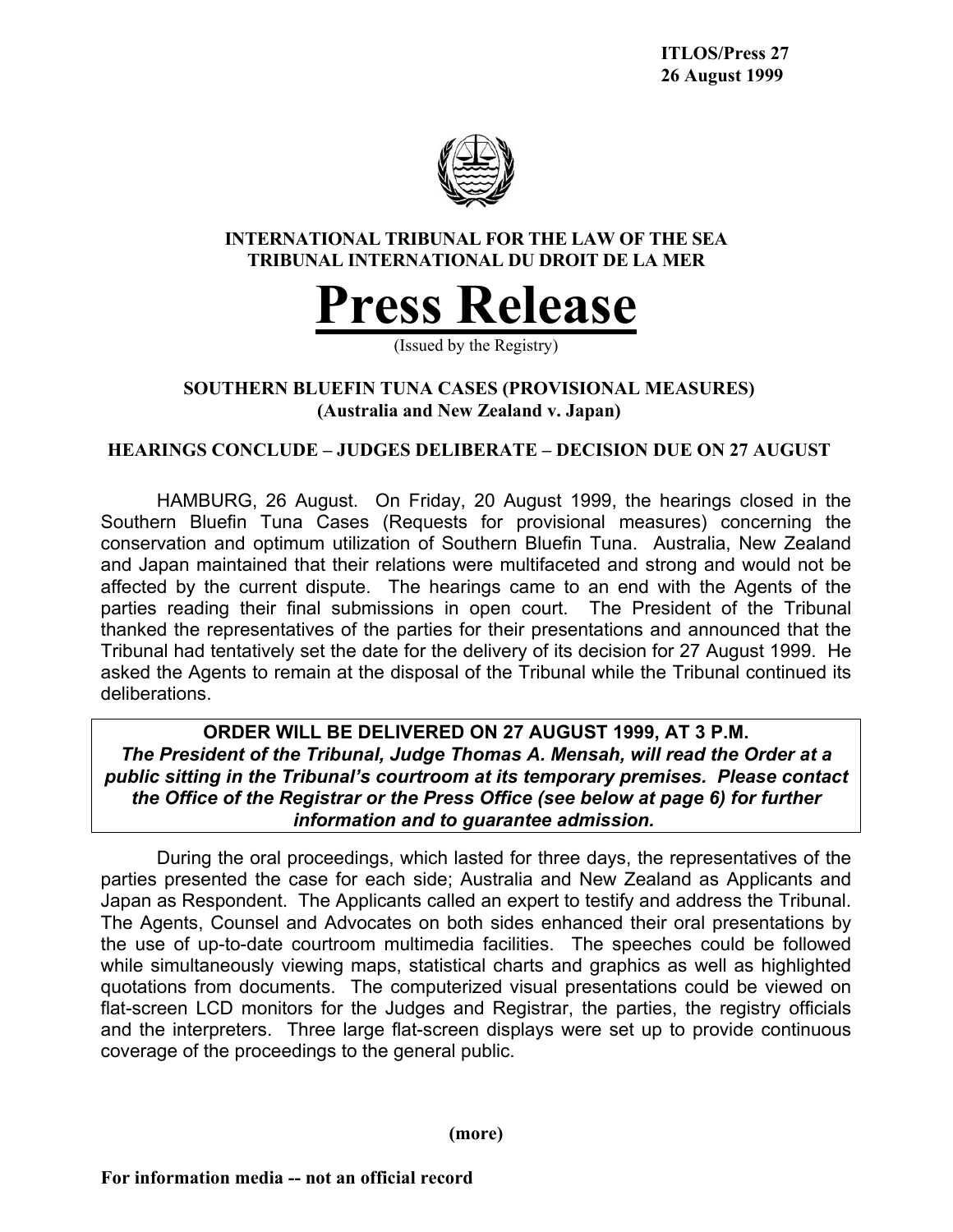The proceedings took place in the two official languages of the Tribunal: French and English. On an unofficial basis, at the special request of Japan, facilities were made available for the proceedings to be interpreted into Japanese for the benefit of those attending the hearings.



Presentation using multimedia facilities

## **The facts about Southern Bluefin Tuna as presented by the parties**

- 90% of the catch of Southern Bluefin Tuna is consumed by Japan
- Southern Bluefin Tuna can live as long as 40 years, weigh up to 200 kilograms and grow to be over two meters (6 feet) long
- An adult fish can be worth between US\$ 30,000 50,000
- Southern Bluefin Tuna reaches maturity late (at age eight according to Japan and at age twelve according to Australia and New Zealand)
- Southern Bluefin Tuna is identified as a highly migratory species under Annex I of the 1982 United Nations Convention on the Law of the Sea.

The applicant Governments protested what they called Japan's unilateral decision to conduct an experimental fishing programme. The programme was planned for a period of three years. It started last year with a pilot fishing programme and is scheduled to go on this year until the end of August. The Applicants argued that, while the stock is at its historically lowest level, the experimental fishing programme would effectively mean an increase of Japan's catch by an added 30 per cent. Australia and New Zealand had confined their catch to the limits agreed in previous years. Cooperation between Australia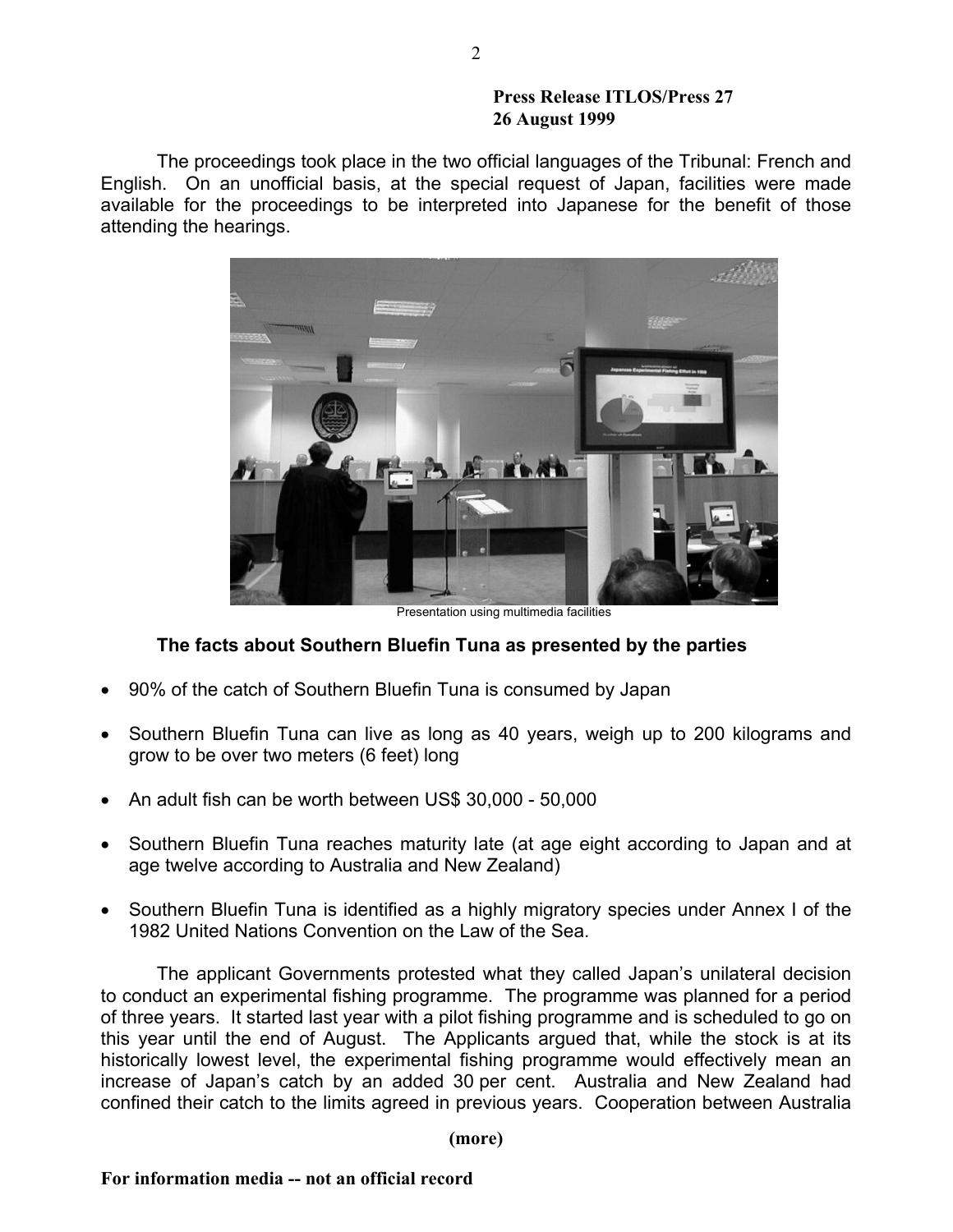and New Zealand on one side and Japan on the other had broken down and their arrangements for the conservation and rational utilization of this valuable species of tuna had come to an impasse. The stress on the stock is compounded by increased fishing by other States.

Japan responded that the dispute was a matter regulated under the 1993 Convention for the Conservation of Southern Bluefin Tuna and should be settled by the procedures under that Convention. Therefore, Japan contended that the Tribunal has no jurisdiction. Japan argues that even if the Tribunal had jurisdiction, the prescription of provisional measures would not be appropriate in this case, because there is no risk of irreparable damage to the Southern Bluefin Tuna stock. Japan also contends that there is no urgency in the requests of Australia and New Zealand and that therefore the Tribunal should decline to prescribe provisional measures. It states that Australia and New Zealand could be fully compensated by future reductions in Japan's catch.

### **Opening of the hearings -- oral presentations by Australia and New Zealand**

A large audience of interested public, including members of the press, attended when on Wednesday, 18 August 1999, the President declared the hearing open. The Registrar of the Tribunal, Mr. Gritakumar E. Chitty, read out the Requests of Australia and New Zealand for the prescription of provisional measures and Japan's Counter-Request for provisional measures.

The presentations by Australia and New Zealand commenced with a short introduction by the Agent of New Zealand, Mr. Timothy Bruce Caughley, International Legal Adviser and Director of the Legal Division of the Ministry of Foreign Affairs and Trade. He was followed by the Attorney-General of Australia, His Excellency Mr. Daryl Williams AM QC MP. In his statement the Attorney-General quoted a recent report from the Food and Agriculture Organization of the United Nations (FAO) saying that "at present, a large proportion of the world's exploited fish stocks are fully exploited, over-exploited, depleted or in need of recovery". He stated that the stock of Southern Bluefin Tuna is seriously depleted and at its historically lowest levels.

The Tribunal was also addressed by the Agent of Australia, Mr. William McFadyen Campbell, First Assistant Secretary, Office of International Law, Attorney-General's Department on the history of the dispute and the scope of the 1993 Convention for the Conservation of Southern Bluefin Tuna. Following this presentation, Counsel for New Zealand, Mr. Bill Mansfield addressed the Tribunal on its jurisdiction in this case. Australian Counsel, Professor James Crawford SC, Whewell Professor of International Law at the University of Cambridge, then presented the factual situation of the Southern Bluefin Tuna stock as seen by Australia and New Zealand. Professor Crawford also led evidence on the status of the Southern Bluefin Tuna stock from Expert Dr. John

Beddington, Professor of Applied Population Biology at Imperial College, London, who, was called by Australia and New Zealand. Dr. Beddington was first examined as to his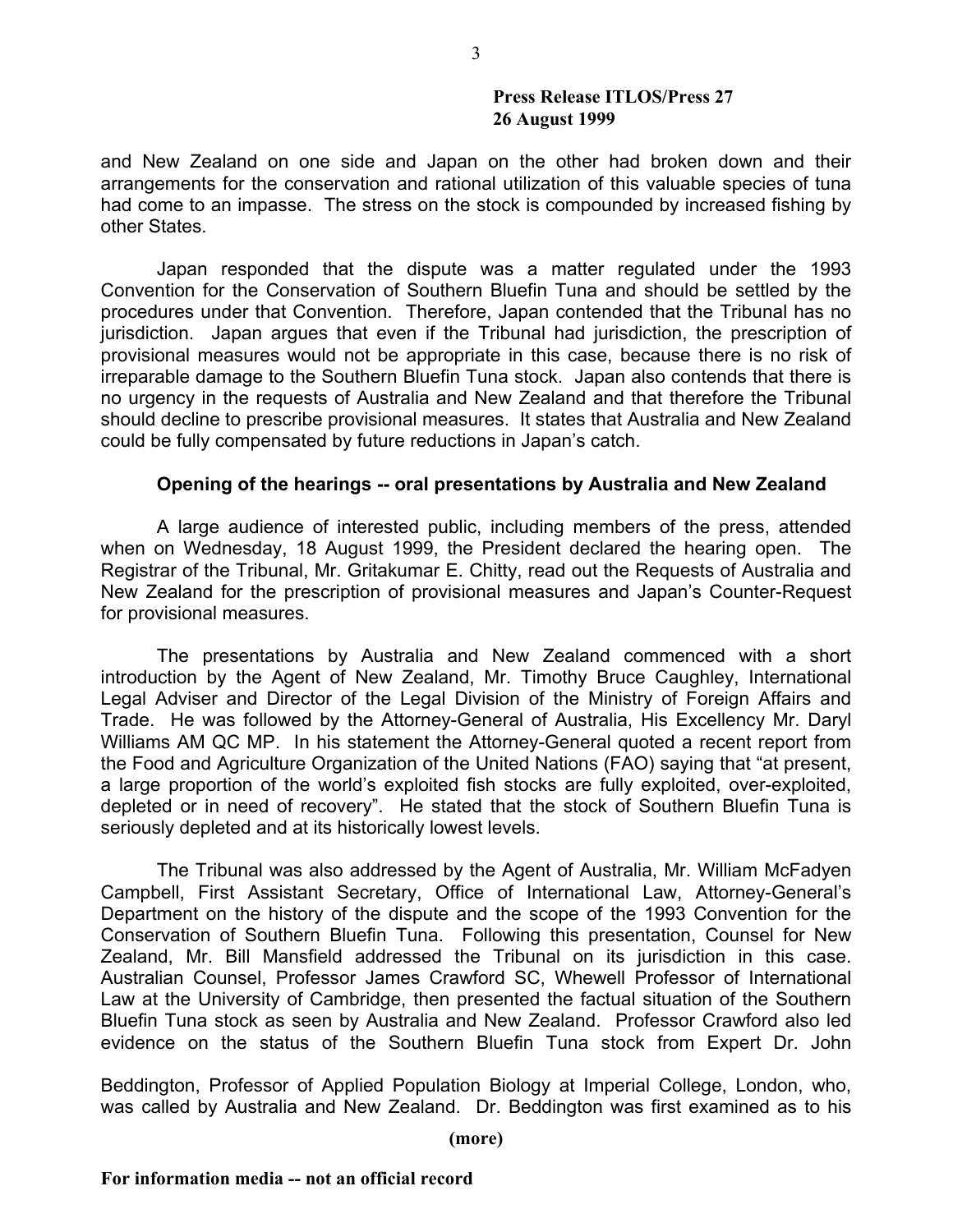competence and independence as an expert in a procedure known as a "voir dire" by Mr. Matthew D. Slater of Cleary, Gottlieb, Steen & Hamilton, Advocate for Japan. Thereafter, he was examined by Professor Crawford on the status of the Southern Bluefin Tuna stock and cross-examined by Mr. Slater.

The Chief General Counsel of the Australian Government, Mr. Henry Burmester QC, addressed the individual measures requested and with that concluded the oral pleadings of Australia and New Zealand on the first day of pleadings.

### **Oral presentations by Japan**

On Thursday, 19 August 1999, the Agent for Japan, Mr. Kazuhiko Togo, Director General of the Treaties Bureau, Ministry of Foreign Affairs, made the opening statement on behalf of Japan, presenting an overview of the subject matter. He stressed the importance of marine living resources for Japan, fishery products being the major source of protein for the Japanese people. He emphasized that Japan is firmly committed to the conservation of Southern Bluefin Tuna and that the dispute was really about different scientific interpretations of the facts.

The Agent for Japan was followed by Mr. Robert T. Greig, partner in the law firm of Cleary, Gottlieb, Steen & Hamilton, New York, who presented the factual background to the Japanese case. Counsel for Japan, Professor Nisuke Ando, Professor of International Law of the Doshisha University in Kyoto, then presented Japan's legal arguments.

### **Second round of oral presentations - closure of proceedings**

The second round of oral pleadings took place on Friday, 20 August 1999. At the opening of the second round, the Tribunal through its President addressed questions to the parties about the period of the year during which fishing for Southern Bluefin Tuna takes place. The parties responded to the questions in writing.

The Agent for New Zealand noted that Australia and New Zealand had not come to the Tribunal lightly. He reiterated that Australia and New Zealand request the Tribunal to prescribe that: Japan immediately cease its unilateral experimental fishing of Southern Bluefin Tuna; Japan restrict its catch to its national quotum as last agreed, deducting the amount taken in the course of its unilateral experimental fishing; the parties act consistently with the precautionary principle (caution and vigilance) in fishing for Southern Bluefin Tuna pending final settlement of the dispute; the parties ensure that no action is taken to aggravate, extend or render more difficult the solution of the dispute; and the parties ensure that no action is taken which might prejudice their respective rights pending final decision of the case.

The Agent of Japan referred to the novelty of the proceedings for Japan, which has not been involved in international adjudication for over 90 years. He called on the parties to overcome the differences through dialogue and negotiations. He asked that the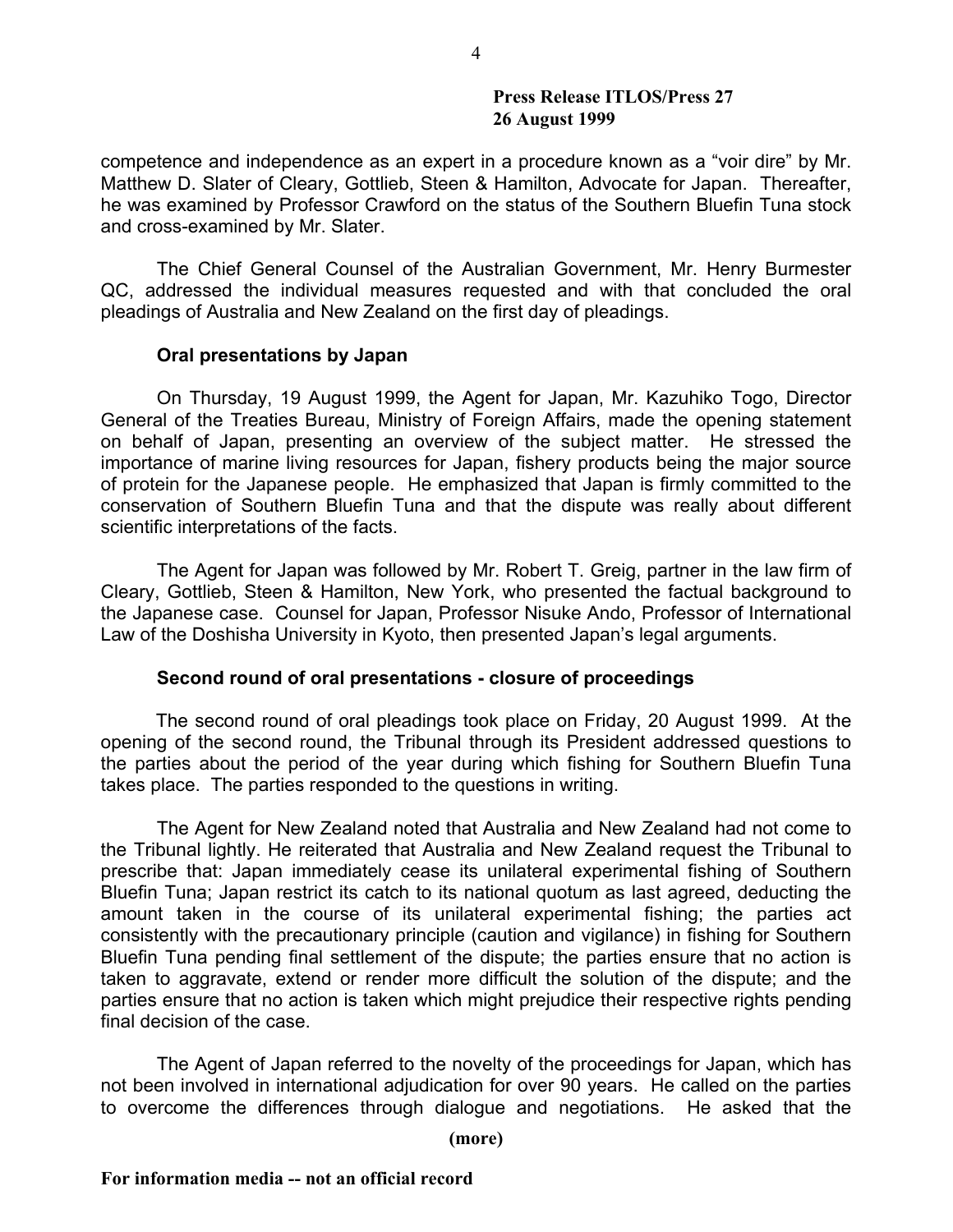Requests of Australia and New Zealand for the prescription of provisional measures be rejected. If, however, the Tribunal found that the matter is properly before it, Japan requested the Tribunal to prescribe that: Australia and New Zealand urgently and in good faith resume negotiations and consultations with a view toward reaching agreement on the Total Allowable Catch, annual quotas, and the continuation of the experimental fishing programme; and that if there is no agreement on these matters within six months, any remaining disagreements should be referred for resolution to the independent scientists who have been engaged by the parties.

### **Joinder of the proceedings**

The two Requests for the prescription of provisional measures (cases nos. 3 and 4 on the Tribunal's List of cases) were instituted separately by New Zealand and Australia against Japan. After consultations with the parties, and taking into consideration that Australia and New Zealand state they are in the same interest, the Tribunal, by order of 16 August 1999, joined the two cases. Some of the practical consequences of the joinder are common oral pleadings and the issuance of one order (decision) on the Requests instead of two separate ones.

## **Swearing in of Judge ad hoc Ivan A. Shearer AM**

On Monday, 16 August 1999, a brief public sitting of the Tribunal was held during which Professor Ivan A. Shearer AM, was sworn in as Judge ad hoc for Australia and New Zealand (See Press Release No. 26). On this occasion Judge ad hoc Shearer made the solemn declaration that he will exercise his powers impartially and conscientiously.

## **General background information**

Australia and New Zealand filed their Requests for provisional measures with the Tribunal on 30 July 1999. The Requests are for the prescription of provisional measures (an interim injunction) by the Tribunal that Japan immediately cease the unilateral experimental fishing of Southern Bluefin Tuna, which commenced at the beginning of June 1999 (See Press Release No. 24). Japan filed its response to the Requests on 9 August 1999. In its response Japan submits that the Tribunal should deny the provisional measures requested by Australia and New Zealand. The response also contains a Counter-Request by Japan for provisional measures (See Press Release No. 25).

The Governments of Australia and New Zealand decided to submit their dispute with Japan to an arbitration procedure under Annex VII of the United Nations Convention on the Law of the Sea. Pending the constitution of such an arbitral tribunal, the Governments of Australia and New Zealand have requested the International Tribunal for the Law of the Sea to prescribe provisional measures (interim injunction), pursuant to paragraph 5 of Article 290 of the Convention.